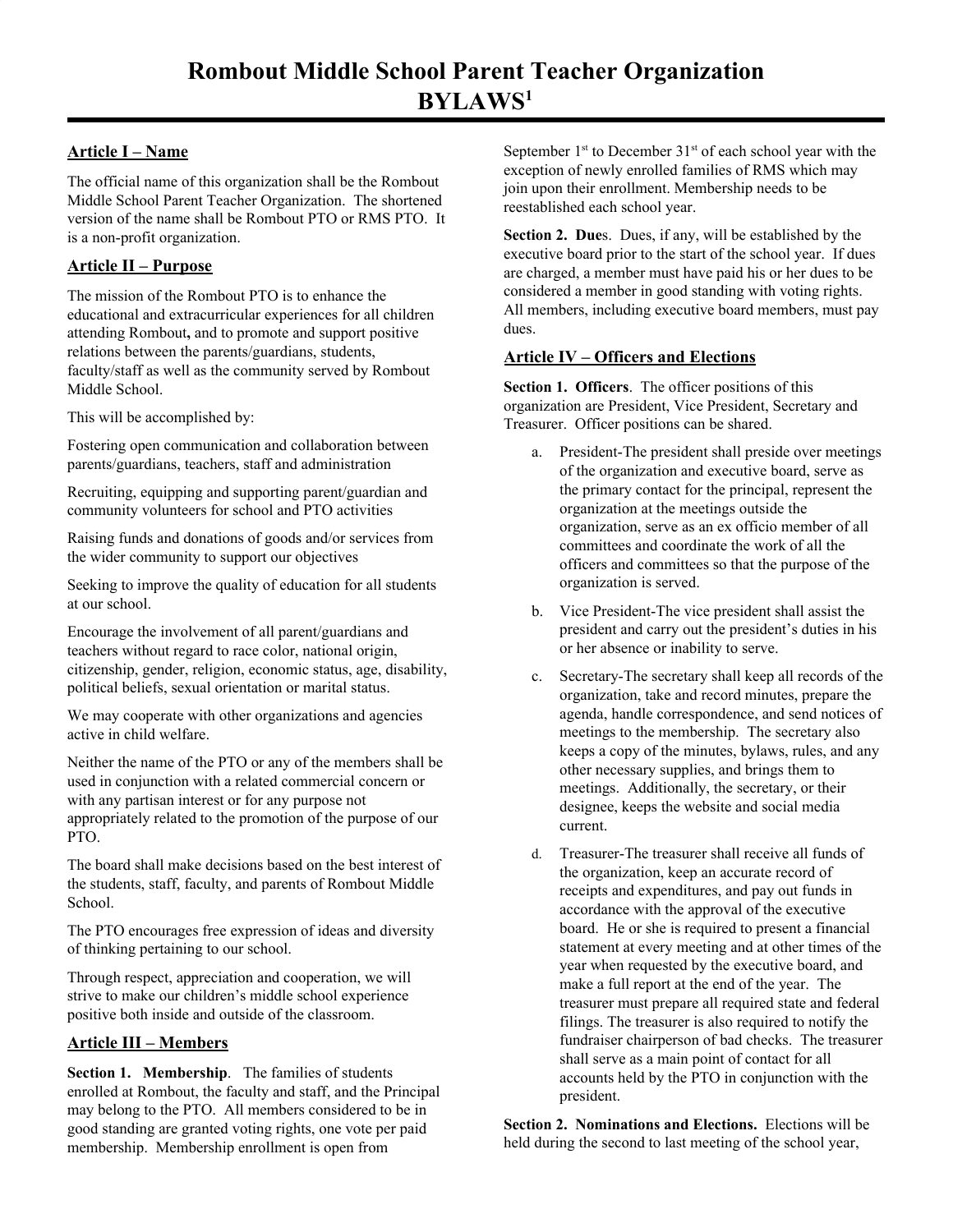typically the May meeting. Nominations will be accepted at the meeting one (1) month prior to the scheduled election, typically the April meeting. Nominations may be in writing or by verbal request. Nominations must be made with the consent and knowledge of the nominee. Voting shall be by verbal vote if one person is running for a position and by ballot if more than one person is running. A majority vote of members present at the meeting will determine election winners.

**Section 3. Eligibility.** Members are eligible for office if they are members in good standing for 90 days before the nominating committee presents its nominees.

**Section 4. Term of Office**. The term of office for all officers is one year, beginning July  $1<sup>st</sup>$  and ending June  $30<sup>th</sup>$ the following year. There is no limit on the number of consecutive terms held in the same office position as long as an election occurs.

**Section 5. Vacancies.** If there is a vacancy in the office of president, the vice president will become the president. At the next regularly scheduled meeting, a new vice president will be elected. If there is a vacancy in any other office, members will fill the vacancy through an election at the next regular meeting.

**Section 6. Removal from Office.** Officers can be removed from office with cause by a two-thirds majority vote of members in good standing at a regular meeting where previous notice has been given.

### **Article V – Meetings**

**Section 1. Regular Meetings.** The regular meeting dates shall be determined at the beginning of each term by the executive board. Regular meetings are for receiving reports from committees, making decisions, and obtaining pertinent information and feedback from school staff and parents.

**Section 2. Special Meetings.** Special meetings may be called by the president, any two members of the executive board, or five general members submitting a written request to the secretary. Previous notice of the special meeting shall be sent to the members at least ten calendar days prior to the meeting.

**Section 3. Voting.** Each member in good standing that is in attendance at a PTO meeting is eligible to vote, one vote per household. Absentee, email and proxy votes are not allowed.

#### **Article VI – Executive Board**

**Section 1. Membership.** The Executive Board shall consist of the officers and principal.

**Section 2. Duties**. The duties of the Executive Board shall be to transact business between meetings in preparation for the general meeting, create standing rules and policies, create standing and temporary committees, prepare and

submit a budget to the membership, approve expenses that arise between meetings, and prepare reports and recommendations to the membership.

a. Principal. The Principal may approve/disapprove all decisions and activities of this PTO.

**Section 3. Meetings.** Meetings shall be held as needed, to be determined by the board.

**Section 4. Quorum.** Half the number of board members plus one constitutes a quorum.

#### **Article VII – Committees**

**Section 1. Membership**. Committees may consist of members and board members, with the president acting as an ex officio member of all committees.

**Section 2. Additional Committees.** The board may appoint additional committees as needed.

### **Article VIII – Finances**

**Section 1.** A tentative budget shall be drafted in the fall for each school year and approved by a majority vote of the members present.

**Section 2.** The treasurer shall keep accurate records of any disbursements, income and bank account information.

**Section 3**. The board shall approve all expenses of the organization.

**Section 4.** Two authorized signatures shall be required on each funding requests. Authorized signers shall be the president and treasurer.

**Section 5.** The treasurer shall prepare a financial statement at the end of the year.

**Section 6.** Upon the dissolution of the organization, any remaining funds should be used to pay any outstanding bills and, with the membership's approval, spent for the benefit of the school.

**Section 7.** The fiscal year begins July  $1<sup>st</sup>$  and ends June  $30<sup>th</sup>$ . Federal law requires tax exempt organizations to file a 990 E Postcard by August 1<sup>st</sup> each year.

### **Article IX – Parliamentary Authority**

The president, or vice president in their absence, will decide at the beginning of each meeting if the framework of Robert's Rules of Order will be in effect for the duration of the meeting.

### **Article X – Standing Rules**

Standing rules may be approved by the Executive Board, and the secretary shall keep a record of the standing rules for future reference.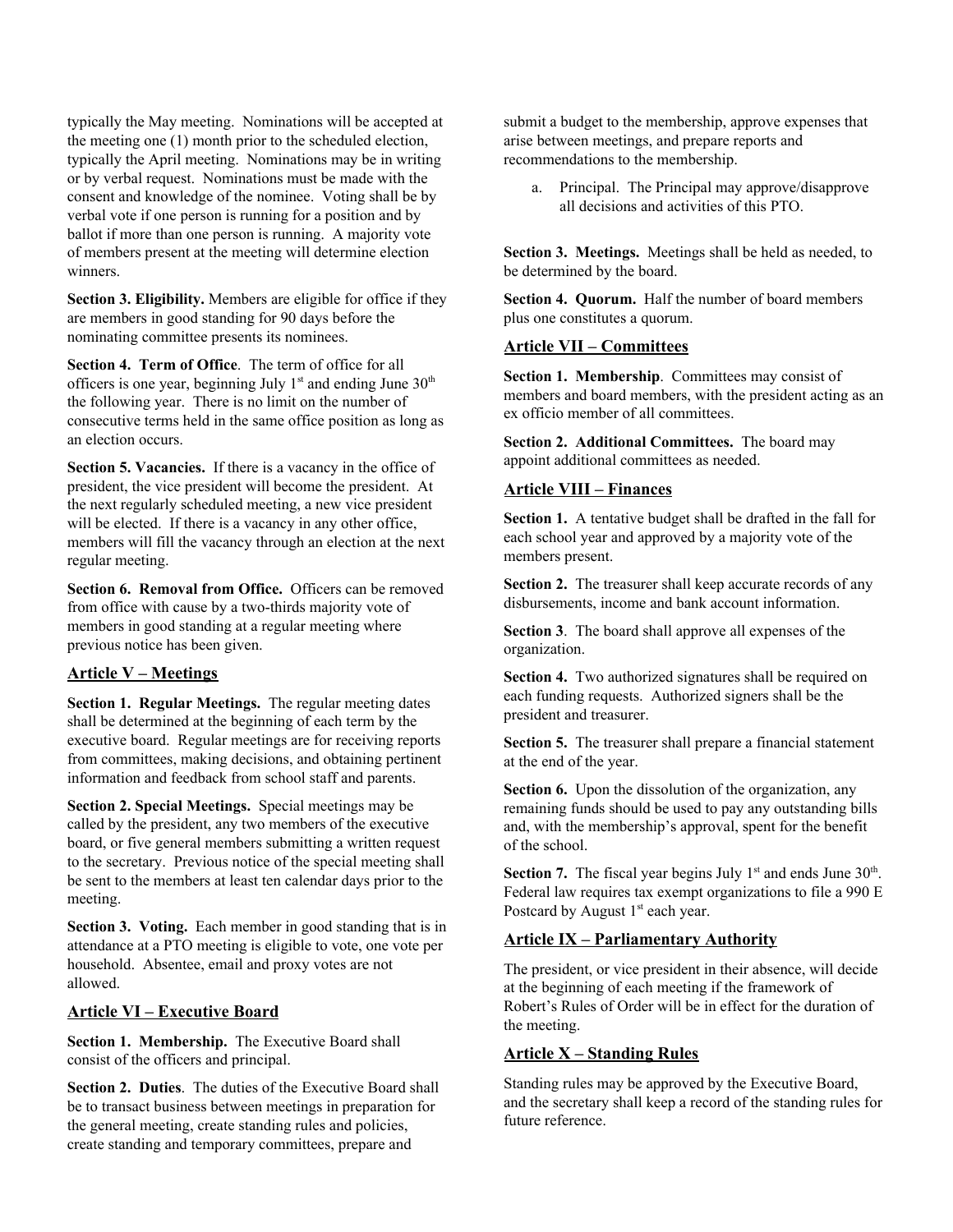### **Article XI – Dissolution**

The organization may be dissolved with previous notice (14 calendar days) and a two thirds majority vote of members in good standing.

## **Article XII – Amendments**

These bylaws may be amended at any regular or special meeting, providing that previous notice was given in writing at the prior meeting and then sent to all members of the organization by the secretary. The executive board must review the bylaws prior to the new school year.

## **Article XIII – Conflict of Interest Policy**

**Section 1. Purpose.** The purpose of the conflict of interest policy is to protect this tax-exempt organizations interest when it is contemplating entering into transaction or arrangement that might benefit the private interest of an officer or member of the organization or might result in a possible excess benefit transaction. This policy is intended to supplement but not replace any applicable state and federal laws governing conflict of interest applicable to nonprofit and charitable organizations

### **Section 2. Definitions.**

- a. Interested Person. Any principal, officer, or member, who has a direct or indirect financial interest, as defined below, is an interested person.
- b. Financial Interest. A person has a financial interest if the person has directly or indirectly, through business, investment or family:
	- i. An ownership or investment interest in any entity with which the organization has a transaction or arrangement;
	- ii. A compensation arrangement with the organization or with any entity or individual with which the organization has transaction or arrangement; or
	- iii. A potential ownership or investment interest in, or compensation arrangement with, any entity or individual with which the organization is negotiating a transaction or arrangement. "Compensation" includes direct and indirect remuneration as well as gifts or favors.

A financial interest is not necessarily a conflict of interest. Under Section 3b, a person who has a financial interest may have a conflict of interest only if the executive board decides that a conflict of interest exists.

### **Section 3. Procedures.**

a. **Duty to Disclose.** In connection with any actual or possible conflict of interest, an interested person must disclose the existence of the financial interest

and be given the opportunity to disclose all material facts to the executive board.

### b. **Determining Whether a Conflict of Interest Exists**. After disclosure of the financial interest and all material facts, and after any discussion with the interested person, he/she shall leave the governing board or committee meeting while the determination of a conflict of interest is discussed and voted upon. The executive board shall decide whether a conflict of interest exists.

#### c. **Procedures for Addressing the Conflict of Interest.**

- i. An interested person may make a presentation at the executive board or general meeting, but after the presentation, he/she shall leave the meeting during the discussion of, and the vote on, the transaction or arrangement involving the possible conflict of interest.
- ii. After exercising due diligence, the executive board shall determine whether the organization can obtain, with reasonable efforts, a more advantageous transaction or arrangement from a person or entity that would not give rise to a conflict of interest.
- iii. If a more advantageous transaction or arrangement is not reasonably possible under circumstances not producing a conflict of interest, the executive board shall determine by a majority vote whether the transaction or arrangement is in the organization's best interest, for its own benefit, and whether it is fair and reasonable. In conformity with the above determination, it shall make its decision as to whether to enter into the transaction or arrangement.
- d. Violations of the Conflict of Interest Policy.
	- i. If the executive board has reasonable cause to believe a member has failed to disclose actual or possible conflicts of interest, it shall inform the member of the basis for such belief and afford the member an opportunity to explain the alleged failure to disclose.
	- ii. If, after hearing the member's response and after making further investigation as warranted by the circumstances, the executive board determines that the member has failed to disclose an actual or possible conflict of interest, it shall take appropriate action.

**Section 4. Records of Proceedings.** The minutes of the executive board are available on request and shall contain: